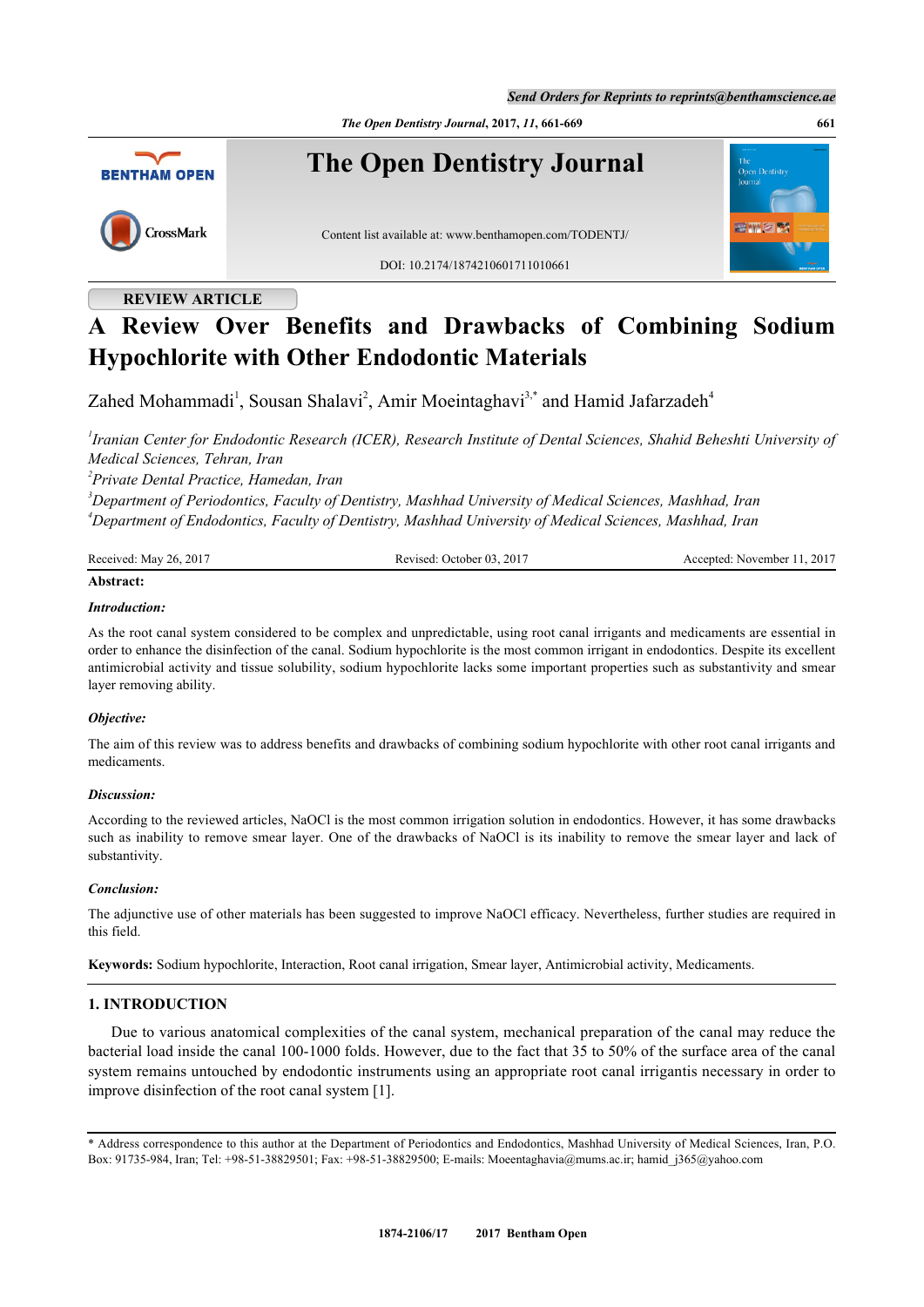#### **662** *The Open Dentistry Journal, 2017, Volume 11 Mohammadi et al.*

In ideal form, irrigants should have antimicrobial action, tissue-dissolution activity, demineralization, lubrication, and ability to removing smear layer and debris [[2\]](#page-5-0).

#### **2. RATIONALE FOR COMBINING SODIUM HYPOCHLORITE (NaOCl) AND OTHER IRRIGANTS**

As NaOCl has excellent antimicrobial action and also tissue solubility, it has been used in endodontics as the most common irrigation solution. NaOCl is available as 1-15% aqueous solutions with alkaline pH (around 11) [[3\]](#page-5-1).

One important drawback of NaOCl is its inability forsmear layer removal[[3\]](#page-5-1). Therefore, adjunctive use of a chelating agent like ethylene-diamine tetra-acetic acid (EDTA) or citric acid (CA) has been proposed in order to remove the smear layer created after root canal preparation [[4\]](#page-5-2). EDTA is used at10-17% concentrations; its pH is modified from original value of 4 to values up to 8 for increasing its chelating activity [[5\]](#page-5-3). CA is also an organic acid normally used in endodontic therapy at 10-50% concentrations with pH 1-2 [[6\]](#page-5-4).

One of the other drawbacks of NaOCl is the lack of substantivity [[7\]](#page-5-5). Substantive antimicrobial agents are attached to hydroxyapatite containing tissues (*i.e*. dentin) and are released gradually. Chlorhexidine (CHX) is a cationic bisguanide with residual antibacterial activity. Combination of NaOCl and CHX has been proposed to increase their antibacterial action [[8\]](#page-5-6).

The antibacterial effect of NaOCl can be achieved in two different ways. A high concentration of chloride ions produces high cytotoxicity, which explains the excellent antibacterial effect. But at a lower pH, the high proportion of hypo chloric acid is explanation of the antibacterial effect. The fact that the proportion of chloride ions decreases in the solution does not mean that the solution will lose its antibacterial effect [[2](#page-5-0) - [4](#page-5-2)].

#### **3. INTERACTION BETWEEN NaOCl AND EDTA**

Adding EDTA to NaOCl can decrease the pH of NaOCl in a time-dependent manner. This may affect free chlorines in solution and increase in chlorine gas and hypochlorous acid, subsequently decreases the hypochlorite ion [[9,](#page-5-7) [10\]](#page-5-8).

Equal proportions of 1-2% NaOCl with 17% EDTA may result in pH of 8.0 from an initial value of 10 after 48 hours. However, when mixed in a 1:3 ratio, pH was stable during 48-hour time, possibly because of immediate interaction between solutions [\[11](#page-5-9)]. Baumgartner and Ibay [\[12](#page-5-10)] showed that pH reduction in NaOCl may cause chlorine gas release. This means that adding EDTA to NaOCl may cause lower levels of chlorine gas.

Zehnder *et al*. [[10\]](#page-5-8) concluded that when NaOCl was combined with EDTA, free chlorine may decrease to 0 in period of 60 minutes. Clarkson *et al*. [[13\]](#page-5-11) are in agreement with this conclusion. They also showed that the available chlorine loss may be 80%.

Girard *et al.* [\[14](#page-5-12)] evaluated interactions of gel-type preparations of chelators containing 10% urea peroxide and 15% EDTA with 1% NaOCl. Using spectroscopy, they showed that both compounds depleted the solution from chlorine after only 5 minutes. Grawehr *et al.* [[15](#page-5-13)] concluded that EDTA may cause NaOCl to lose its tissue-dissolving ability. NaOCl cannot decrease calcium chelating or smear layer removal of EDTA and CA [[4\]](#page-5-2).

Saquy *et al*. [[16](#page-5-14)] evaluated the calcium chelation ability of combination of distilled water and 17% EDTA and combination of 0.5% NaOCl and 17% EDTA and concluded that more amounts of calcium chelation can occur in solutions containing NaOCl. This study also revealed that the addition of NaOCl to EDTA cannot alter demineralization ability of EDTA. Two studies have shown that if the original free chlorine values were modest, chelators can decrease the antimicrobial activity of NaOCl[[10,](#page-5-8) [15\]](#page-5-13). Grawehr *et al*.[[15](#page-5-13)], by using agar diffusion test for evaluating the antimicrobial activity against Enterococcus faecalis and Candida albicans showed that NaOCl can produce smaller zones of inhibition comparing EDTA or mixture of NaOCl/EDTA.

#### **4. INTERACTION BETWEEN CHX AND NaOCl**

The combination of CHX and NaOCl has the ability to increase their antibacterial characteristics. Furthermore, CHX has a unique property named substantivity (prolonged antimicrobial activity) [[8\]](#page-5-6). The association of CHX with NaOCl may result in a chemical smear layer which may cover dentinal tubules and so interfere with the sealing property. Moreover, this precipitate shows cytotoxicity and may change the tooth color [\[9](#page-5-7)].

One study using electrospray ionization concluded that 2% CHX may rapidly produce orange-brown precipitate in combination with 1% and 5.25% NaOCl, and orange-white precipitate in combination with 0.16% NaOCl [[16](#page-5-14)]. It has been proposed that oxidizing activity of NaOCl causes chlorination of CHX [\[18](#page-5-15)]. On the other hand, some other studies,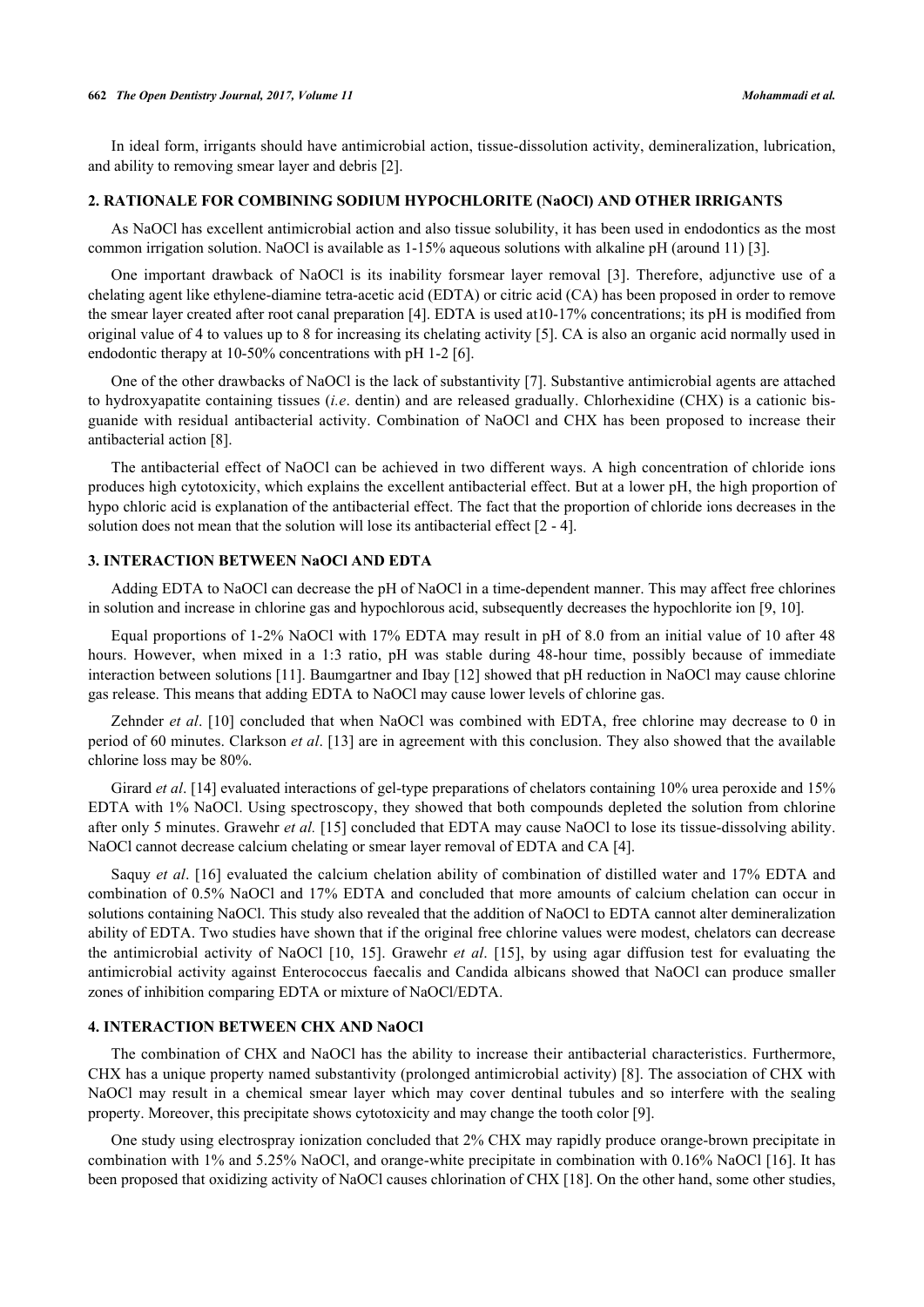using different methodologies, failed to detect it [\[16](#page-5-14) - [20](#page-5-16)]. Para-chloroaniline (PCA) seems to be mutagenic and cytotoxic. There are some concerns regarding the possible carcinogenicity [\[9](#page-5-7)].

Some studies have been done to show the chemical composition of the flocculate created by association of CHX with NaOCl [\[17](#page-5-17) - [22\]](#page-5-18). Marchesan *et al.* [[21\]](#page-5-19) combined different concentrations of CHX (0.2% - 2%) and NaOCl (0.5%, 2.5%, and 5%) and showed the formation of brownish flocculate when solutions made contact with each other.

Using nuclear magnetic resonance, Krishnamurthy and Sudhakaran [\[23](#page-5-20)] detected PCA following mixing 2.5% NaOCl with 2% CHX. Chhabra *et al*.[[24](#page-6-0)] showed that PCA was a toxic and carcinogenic substance. Using environmental scanning electron microscopy, one study assessed the influence of irrigation using on debris removal and patent dentinal tubules *ex vivo*. They showed a decrease in count of patent dentinal tubules in coronal and middle thirds of the canal between irrigation with irrigation with 5.25% NaOCl and 5.25% NaOCl/2% CHX [[25\]](#page-6-1). Using scanning electron microscopy, Valera *et al*. [[26](#page-6-2)] studied the percentage of closed and open tubules after canal preparation using 2.5% NaOCl and 2% CHX, intercalated by normal saline. They concluded that 2% CHX gel may produce the largest amount of open dentinal tubules. Using Rhodamine leakage, Akisuke *et al*. [[27\]](#page-6-3) concluded that the combination of CHX and NaOCl may cause a decrease in permeability only in the apical area. Vivacqua-Gomes *et al*. [\[28](#page-6-4)] also showed that a precipitate formed when combining 2% CHX gel and 1% NaOCl may enhance dye penetration in obturated canals. A recent study showed that precipitates formed when NaOCl and CHX contact did not show mutagenic and carcinogenic potential [\[29](#page-6-5)].

In conclusion, combination of CHX and NaOCl may cause some color changes and also the formation of an insoluble precipitate may interfere with canal seal. The canal system can be dried using sterile paper points before the final rinse by CHX.

#### **5. INTERACTION BETWEEN NaOCl AND Alexidine (ALX)**

ALX is a disinfectant with greater affinity for major virulence factors than CHX [[30](#page-6-6)]. Kim *et al.* [\[31](#page-6-7)] showed that the interaction of ALX and NaOCl cannot help for the formation of PCA which is an insoluble precipitate. The color of the reacted solution changed transparent with decreasing ALX concentration. Ruiz-Linares *et al*. [[32\]](#page-6-8) in 2017 showed that comparing 2% ALX, 2.5% NaOCl killed bacteria significantly more efficiently when used against polymicrobial mature biofilm. Cetrimide improved the antimicrobial activity of CHX and ALX. In another study published in 2017, Bukhary and Balto [[33](#page-6-9)] showed greater antimicrobial activity of NaOCl against E. faecalis compared with CHX and ALX.

#### **6. INTERACTION BETWEEN NaOCl AND CA**

It has been shown that good results may be obtained by the association of NaOCl to CA in permanent teeth [[34](#page-6-10) - [36\]](#page-6-11). This combination may allow better adaptation of root canal filling materials to the canal walls. Furthermore, this application may results in better disinfection of the canals compared to usage of each of them used separately [\[37](#page-6-12)]. This may be due to the fact that CA can open dentine tubules, thus results in better penetration of filling materials [\[36,](#page-6-11) [38](#page-6-13), [39\]](#page-6-14).

Zehnder et al. [\[40\]](#page-6-15) concluded that the addition of 10% CA to 1% NaOCl may result in pH between 1.8 and 4.3. They also showed that when NaOCl was mixed with CA, free chlorine decreased immediately. Baumgartner and Ibay [\[41](#page-6-16)] showed that when CA was combined with NaOCl, more chlorine may be detectable and also present at further distance compared to adding EDTA.

#### **7. INTERACTION BETWEEN NaOCl AND Maleic Acid (MA)**

MA is used as a conditioner in dental adhesives [\[42\]](#page-6-17). For smear layer removal, it has been shown that 7% MA is significantly better than 17% EDTA [[5\]](#page-5-3). Also, 7% MA is less cytotoxic comparing 17% EDTA [\[43](#page-6-18)].

There is only one study on the interaction between NaOCl and MA. Chandak *et al*. [\[44\]](#page-6-19) showed that the combination of 7% maleic acid and 5% NaOCl significantly reduced the available free chlorine.

#### **8. NaOCl AND SURFACTANTS**

High surface tension is one of the major drawbacks of NaOCl. Adding surfactants increase the ability of NaOCl to penetrate the main canal and canal irregularities *in vitro* [\[45](#page-7-0), [46\]](#page-7-1). Combination of NaOCl and ethanol moved further in the capillary tubes comparing NaOCl alone, depending on the amount of ethanol in the combinations [[46\]](#page-7-1).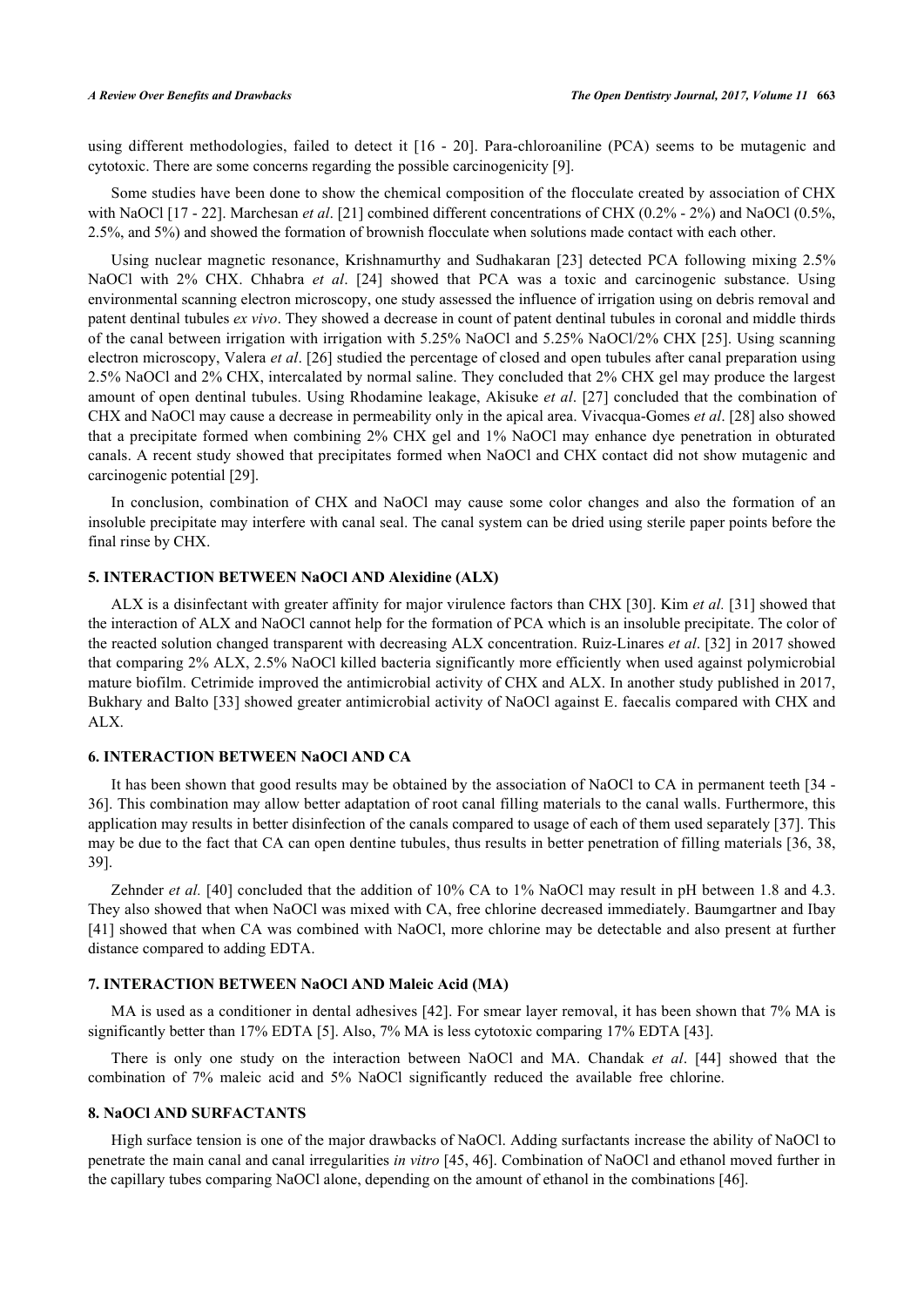Stojicic *et al.* [\[47](#page-7-2)] concluded that NaOCl combined with surface active agents shows lowest contact angle on dentin and is most effective in dissolution of the soft tissue. Another study demonstrated that the addition of surfactant alone did not appear to improve the abilities of NaOCl to dissolve dental pulp tissue [[48\]](#page-7-3). Williamson *et al*. [[49\]](#page-7-4) revealed that adding 0.1% cetrimide to 2% NaOCl increased its antibacterial activity.

Another issue is the effect of surfactants on the stability of NaOCl. Adding surfactants modifies the stability of NaOCl [[46,](#page-7-1) [50\]](#page-7-5). Ethanol reduces the free available chlorine (FAC). Adding 50% ethanol to 2% NaOCl, the solutions are almost depleted from their FAC in 15 min; however, 30% ethanol combination shows 70% loss after 30 min [[46\]](#page-7-1). Clarkson *et al*. [[51\]](#page-7-6) evaluated influence of surfactants on chlorine loss of NaOCl due to interactions with EDTA and concluded that products containing surface-active agents show lower FAC reduction at some dilutions. Studies regarding the effect of surfactants on the tissue solubility of NaOCl are controversial.

Cameron *et al*. [\[50\]](#page-7-5) showed that surfactant had no significant effect on the tissue dissolving ability of NaOCl. Furthermore, another study showed that reduced surface tension cannot cause greater soft tissue dissolution by NaOCl [\[52](#page-7-7)]. However, a study revealed that NaOCl preparations containing surface active agents dissolved soft tissue more rapidly than NaOCl containing no surfactant [[53\]](#page-7-8). In addition, Clarkson *et al*. [[48](#page-7-3)] showed that reduced surface tension improved solubility of bovine pulp tissue.

#### **9. OCTENIDINE-BASED SOLUTION**

Octenisept (OCT; Schülke & Mayr, Nordersdedt, Germany) is an antimicrobial/antibiofilm agent can be potentially combined with NaOCl during root canal treatment. A recent study showed that the whitish precipitate formed with the NaOCl-OCT mixture was identified as phenoxyethanol, a compound already present in OCT, and it may occlude dentinal tubules [\[54](#page-7-9)].

Bukhary and Balto [\[33](#page-6-9)] showed greater antimicrobial activity of NaOCl against E. faecalis compared with OCT. OCT was more effective than CHX.

#### **10. CHLOR-XTRA**

Chlor-XTRA is a new NaOCl-based irrigation solution composed of 5.85% NaOCl and a detergent to reduce surface tension. Its appearance is clear light yellow green. It is completely soluble in water with a chlorine-like odour. It is 2.6 times more digestive than regular NaOCl. Furthermore, its wetting ability is 2.5 times greater than regular NaOCl [\[55](#page-7-10)]. Recently, using agar diffusion method, Mohammadi *et al*. [\[56](#page-7-11)] demonstrated that Chlor-XTRA was more effective against Actinomyces israelii compared to NaOCl, CHX, Tetraclean and Hypoclean.

Jungbluth *et al*. [[52\]](#page-7-7) showed that chemical assessment of different bottles of Chlor-Xtra has different chlorine content. Stojicic *et al.* [[57\]](#page-7-12) showed that Chlor-XTRA dissolved significantly more tissue than other solutions in every concentration.

#### **11. HYPOCLEAN**

A new modified NaOCl solution (Hypoclean) has been introduced by Giardino. This solution is a detergents-based irrigant composed of 5.25% NaOCl and 2 detergents [[58](#page-7-13)]. Recently, Mohammadi *et al*. [[56\]](#page-7-11) showed that Hypoclean is more effective against C. albicans, P. aeroginosa, and L. casei than NaOCl, CHX, Tetraclean, and Chlor-XTRA.

#### **12. SYNERGISM BETWEEN Calcium Hydroxide (Ca(OH)<sup>2</sup> ) AND NaOCl**

Root canals cannot be cleaned by physical instruments alone. Chemicals can help to supplement this procedure. Irrigation with NaOCl and intracanal placement of  $Ca(OH)_2$  are samples of such usage that utilize chemicals with the aim of facilitating the tissue remnant removal [[59\]](#page-7-14).

Some controversies have been reported regarding the synergistic effects of Ca(OH)<sub>2</sub> and NaOCl. Hasselgren *et al.* [\[60](#page-7-15)] showed that Ca(OH)<sub>2</sub> paste has the ability of tissue dissolving after 12 days. They also showed an increase in tissue dissolving of NaOCl after pretreatment with  $Ca(OH)_2$  for 30 minutes up to 7 days. In another study, Metzler and Montgomery [\[61](#page-7-16)] concluded that pretreatment with a hard-setting  $Ca(OH)_2$  paste for 7 days followed by irrigation with NaOCl can clean canal isthmuses better than hand mechanical preparation alone. Yang *et al.* [[59\]](#page-7-14) showed that both NaOCl and Ca(OH)<sub>2</sub> partially dissolved pulp tissue. The anaerobic environment could not alter the tissue dissolving property. Wadachi et al. [[62\]](#page-7-17) also showed that the amount of debris was reduced in teeth treated with Ca(OH)<sub>2</sub> for seven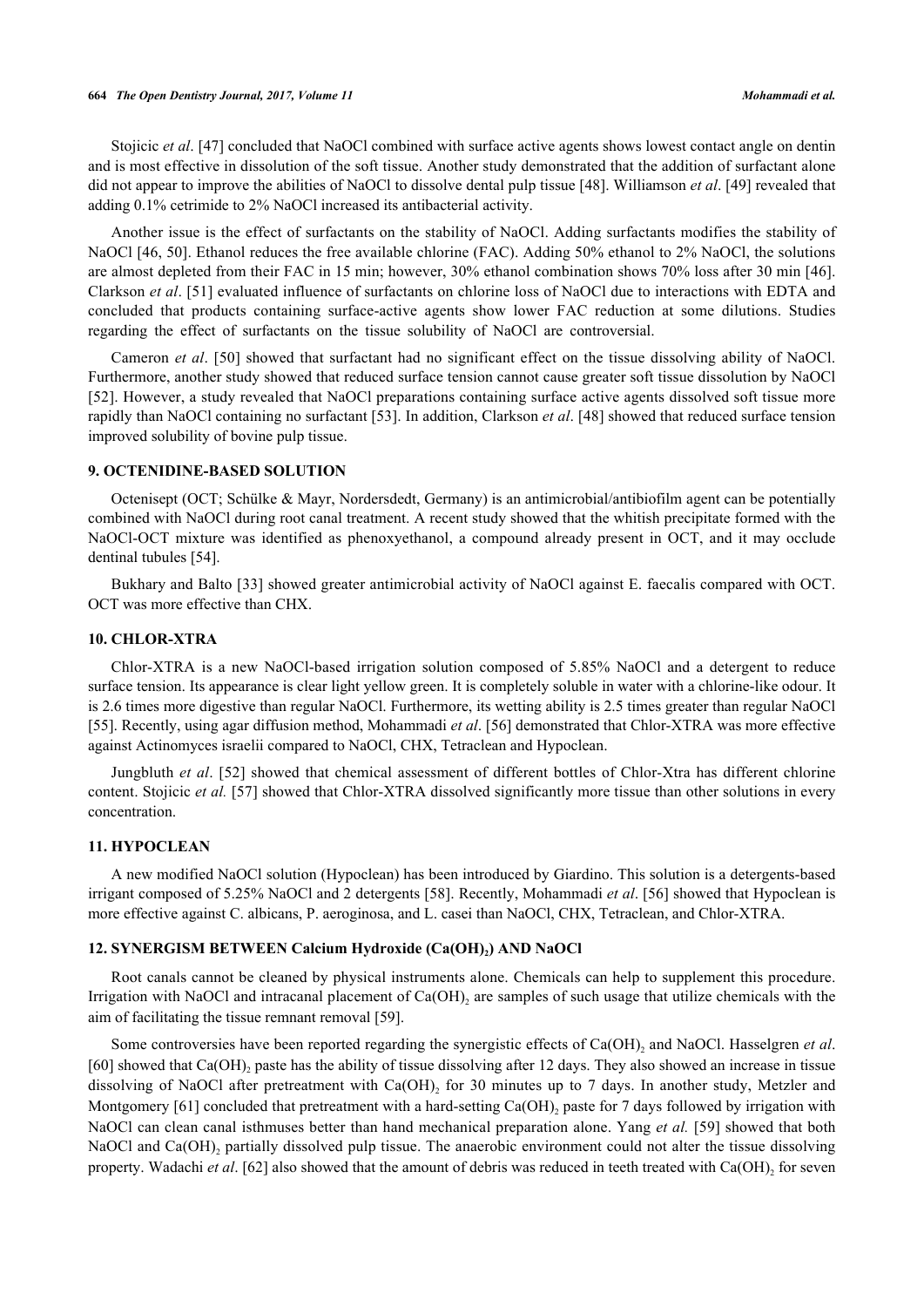days or NaOCl for >30 seconds. Combination of NaOCl and  $Ca(OH)$ <sub>2</sub> was more effective than separate protocols. On the other hand, some researches have shown that Ca(OH)<sub>2</sub> may be ineffective for pulpal tissue dissolving. Morgan *et al.* [\[63](#page-7-18)] also showed the minor effect of  $Ca(OH)$ <sub>2</sub> for tissue dissolving. In summary, it seems that pretreatment with  $Ca(OH)_{2}$  medicament may increase the tissue dissolving effect of NaOCl.

#### **13. INTERACTION BETWEEN NaOCl AND MTA**

MTA has been produced as gray and white MTA; both with the base of Portland cement. Hydrophilic powder needs some moisture for optimal setting. Traditionally, MTA powder is mixed with supplied sterile water in a 3:1 powder/liquid ratio. Different liquids have been suggested for mixing with the MTA powder[[64](#page-8-0) - [66](#page-8-1)].

Using differential scanning calorimetry, Zapf *et al*. [\[67](#page-8-2)] concluded that NaOCl and lidocaine may be detrimental to MTA reaction product formation. According to Camilleri [[68\]](#page-8-3), immersion of white MTA and bismuth oxide in NaOCl may result in dark discoloration.

Ballester-Palacios *et al*. [\[69](#page-8-4)] showed that 5% NaOCl significantly reduces the surface roughness of Portland cement. It also lowered the MTA roughness.

Al-Anezi *et a*l [[70\]](#page-8-5). showed that adding NaOCl to MTA improved the handling properties and decreased setting time. Jafarnia *et al*. [[71](#page-8-6)] assessed the effect of NaOCl on the cytotoxicity of MTA and found that 3% NaOCl increased the toxicity of MTA against L929 cell.

#### **CONCLUSION**

According to this study and other documents [[72](#page-8-7) - [77](#page-8-8)], it can be concluded that:

- 1. Due to the excellent antimicrobial activity and tissue solubility, NaOCl is the most common irrigation solution in endodontics. However, it has some drawbacks such as inability to remove smear layer. One of the drawbacks of NaOCl is its inability to remove the smear layer and lack of substantivity. Therefore, the adjunctive use of other materials has been suggested to improve its efficacy.
- 2. Combining NaOCl with EDTA decreases free available chlorine dramatically. However, using EDTA or CA was suggested removing the smear layer associated with mechanical instrumentation.
- 3. Combination of CHX and NaOCl has been suggested to enhance their antibacterial activity and induce substantivity.
- 4. Combining NaOCl with MA and CA reduces free available chlorine.
- 5. Regarding adding surfactants to NaOCl, studies regarding the effect of surfactants on the tissue solubility of NaOCl are controversial. However, surfactants reduce free available chlorine in NaOCl solutions.
- 6. Pretreatment with Ca(OH), may enhance the ability of tissue dissolving of NaOCl.
- 7. NaOCl is detrimental to MTA reaction product formation. Furthermore, immersion of white MTA in NaOCl may result in the formation of brown discoloration. In addition, NaOCl significantly lowers the surface roughness of MTA, decreases its setting time, improves its handling properties and increases its cytotoxicity.
- 8. Combining NaOCl with some other irrigating solutions such as MTAD, oxygen peroxide, and strong acids (like phosphoric acid and nitric acid) should be studied in the future.

#### **CONSENT FOR PUBLICATION**

Not applicable.

### **CONFLICT OF INTEREST**

The authors declare no conflict of interest, financial or otherwise.

#### **ACKNOWLEDGEMENTS**

Declared none.

#### **REFERENCES**

<span id="page-4-0"></span>[1] Mohammadi Z. Chemomechanical strategies to manage endodontic infections. Dent Today 2010; 29(2): 91-2. [PMID: [20196338\]](http://www.ncbi.nlm.nih.gov/pubmed/20196338)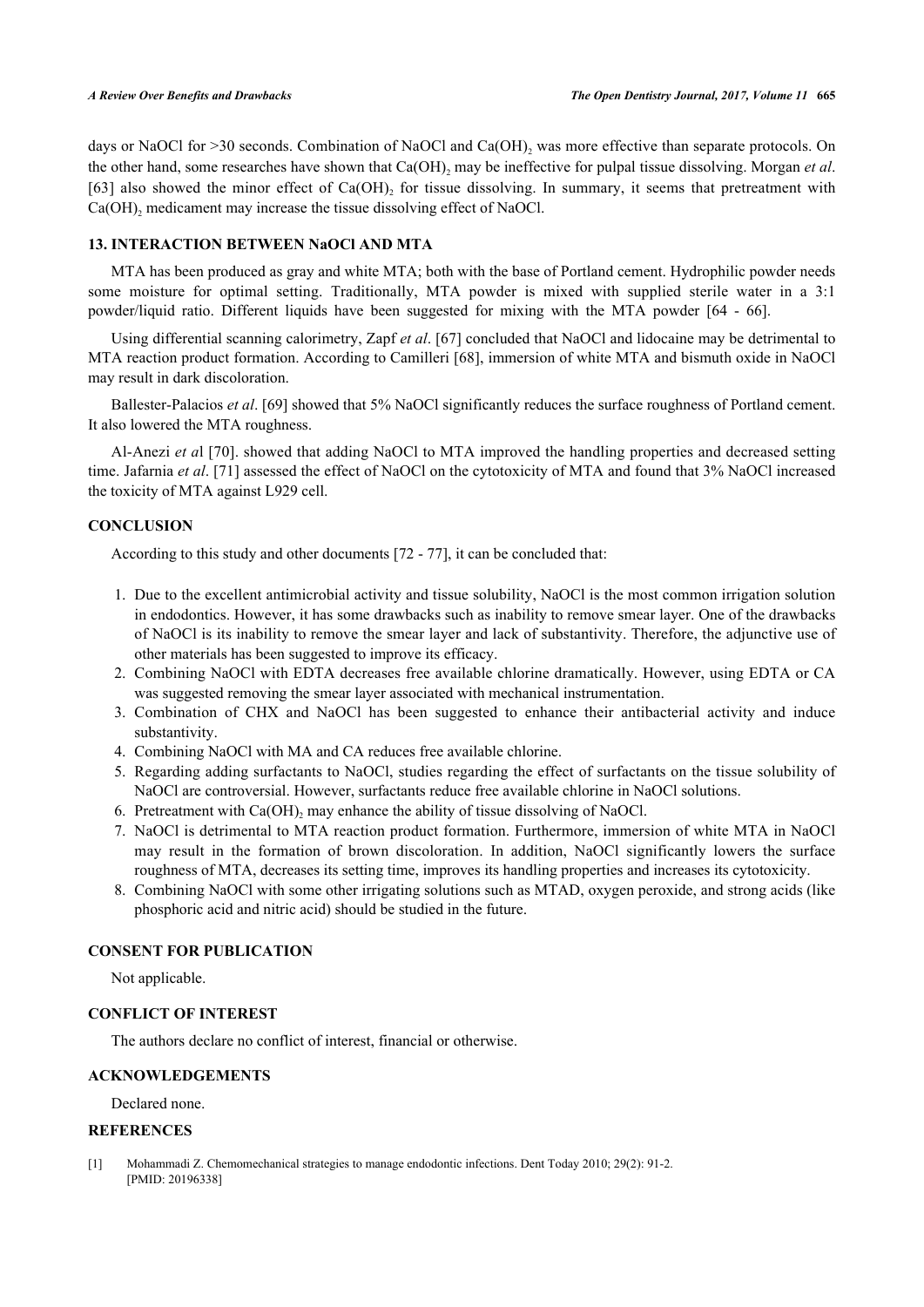#### **666** *The Open Dentistry Journal, 2017, Volume 11 Mohammadi et al.*

- <span id="page-5-0"></span>[2] Zehnder M. Root canal irrigants. J Endod 2006; 32(5): 389-98. [\[http://dx.doi.org/10.1016/j.joen.2005.09.014\]](http://dx.doi.org/10.1016/j.joen.2005.09.014) [PMID: [16631834](http://www.ncbi.nlm.nih.gov/pubmed/16631834)]
- <span id="page-5-1"></span>[3] Mohammadi Z. Sodium hypochlorite in endodontics: An update review. Int Dent J 2008; 58(6): 329-41. [\[http://dx.doi.org/10.1111/j.1875-595X.2008.tb00354.x\]](http://dx.doi.org/10.1111/j.1875-595X.2008.tb00354.x) [PMID: [19145794](http://www.ncbi.nlm.nih.gov/pubmed/19145794)]
- <span id="page-5-2"></span>[4] Mohammadi Z, Giardino L, Palazzi F, Asgary S. Agonistic and Antagonistic interaction between chlorhexidine and other endodontic agents: A critical review Iran Endod J 2015; 10(1): 1-5.
- <span id="page-5-3"></span>[5] Mohammadi Z, Shalavi S, Jafarzadeh H. Ethylenediaminetetraacetic acid in endodontics. Eur J Dent 2013; 7(Suppl. 1): S135-42. [\[http://dx.doi.org/10.4103/1305-7456.119091](http://dx.doi.org/10.4103/1305-7456.119091)] [PMID: [24966721](http://www.ncbi.nlm.nih.gov/pubmed/24966721)]
- <span id="page-5-4"></span>[6] Götze GdaR, Cunha CB, Primo LS, Maia LC. Effect of the sodium hypochlorite and citric acid association on smear layer removal of primary molars. Braz Oral Res 2005; 19(4): 261-6. [\[http://dx.doi.org/10.1590/S1806-83242005000400005\]](http://dx.doi.org/10.1590/S1806-83242005000400005) [PMID: [16491253](http://www.ncbi.nlm.nih.gov/pubmed/16491253)]
- <span id="page-5-5"></span>[7] Mohammadi Z, Giardino L, Mombeinipour A. Antibacterial substantivity of a new antibiotic-based endodontic irrigation solution. Aust Endod J 2012; 38(1): 26-30. [\[http://dx.doi.org/10.1111/j.1747-4477.2010.00263.x\]](http://dx.doi.org/10.1111/j.1747-4477.2010.00263.x) [PMID: [22432823](http://www.ncbi.nlm.nih.gov/pubmed/22432823)]
- <span id="page-5-6"></span>[8] Mohammadi Z, Abbott PV. Antimicrobial substantivity of root canal irrigants and medicaments: A review. Aust Endod J 2009; 35(3): 131-9. [\[http://dx.doi.org/10.1111/j.1747-4477.2009.00164.x\]](http://dx.doi.org/10.1111/j.1747-4477.2009.00164.x) [PMID: [19961451](http://www.ncbi.nlm.nih.gov/pubmed/19961451)]
- <span id="page-5-7"></span>[9] Rossi-Fedele G, Doğramaci EJ, Guastalli AR, Steier L, de Figueiredo JA. Antagonistic interactions between sodium hypochlorite, chlorhexidine, EDTA, and citric acid. J Endod 2012; 38(4): 426-31. [\[http://dx.doi.org/10.1016/j.joen.2012.01.006\]](http://dx.doi.org/10.1016/j.joen.2012.01.006) [PMID: [22414823](http://www.ncbi.nlm.nih.gov/pubmed/22414823)]
- <span id="page-5-8"></span>[10] Zehnder M, Schmidlin P, Sener B, Waltimo T. Chelation in root canal therapy reconsidered. J Endod 2005; 31(11): 817-20. [\[http://dx.doi.org/10.1097/01.don.0000158233.59316.fe](http://dx.doi.org/10.1097/01.don.0000158233.59316.fe)] [PMID: [16249726\]](http://www.ncbi.nlm.nih.gov/pubmed/16249726)
- <span id="page-5-9"></span>[11] Irala LE, Grazziotin-Soares R, Salles AA, Munari AZ, Pereira JS. Dissolution of bovine pulp tissue in solutions consisting of varying NaOCl concentrations and combined with EDTA. Braz Oral Res 2010; 24(3): 271-6. [\[http://dx.doi.org/10.1590/S1806-83242010000300003\]](http://dx.doi.org/10.1590/S1806-83242010000300003) [PMID: [20877962](http://www.ncbi.nlm.nih.gov/pubmed/20877962)]
- <span id="page-5-10"></span>[12] Baumgartner JC, Ibay AC. The chemical reactions of irrigants used for root canal debridement. J Endod 1987; 13(2): 47-51. [\[http://dx.doi.org/10.1016/S0099-2399\(87\)80153-X\]](http://dx.doi.org/10.1016/S0099-2399(87)80153-X) [PMID: [3104525](http://www.ncbi.nlm.nih.gov/pubmed/3104525)]
- <span id="page-5-11"></span>[13] Clarkson RM, Podlich HM, Moule AJ. Influence of ethylenediaminetetraacetic acid on the active chlorine content of sodium hypochlorite solutions when mixed in various proportions. J Endod 2011; 37(4): 538-43. [\[http://dx.doi.org/10.1016/j.joen.2011.01.018\]](http://dx.doi.org/10.1016/j.joen.2011.01.018) [PMID: [21419305](http://www.ncbi.nlm.nih.gov/pubmed/21419305)]
- <span id="page-5-12"></span>[14] Girard S, Paqué F, Badertscher M, Sener B, Zehnder M. Assessment of a gel-type chelating preparation containing 1-hydroxyethylidene-1, 1 bisphosphonate. Int Endod J 2005; 38(11): 810-6. [\[http://dx.doi.org/10.1111/j.1365-2591.2005.01021.x\]](http://dx.doi.org/10.1111/j.1365-2591.2005.01021.x) [PMID: [16218973](http://www.ncbi.nlm.nih.gov/pubmed/16218973)]
- <span id="page-5-13"></span>[15] Grawehr M, Sener B, Waltimo T, Zehnder M. Interactions of ethylenediamine tetraacetic acid with sodium hypochlorite in aqueous solutions. Int Endod J 2003; 36(6): 411-7. [\[http://dx.doi.org/10.1046/j.1365-2591.2003.00670.x\]](http://dx.doi.org/10.1046/j.1365-2591.2003.00670.x) [PMID: [12801288](http://www.ncbi.nlm.nih.gov/pubmed/12801288)]
- <span id="page-5-14"></span>[16] Saquy PC, Maia Campos G, Sousa Neto MD, Guimarães LF, Pécora JD. Evaluation of chelating action of EDTA in association with Dakin's solution. Braz Dent J 1994; 5(1): 65-70. [PMID: [7833645\]](http://www.ncbi.nlm.nih.gov/pubmed/7833645)
- <span id="page-5-17"></span>[17] Prado M, Simão RA, Gomes BP. Impact of different irrigation protocols on resin sealer bond strength to dentin. J Endod 2013; 39: 505-10. [\[http://dx.doi.org/10.1016/j.joen.2012.11.050\]](http://dx.doi.org/10.1016/j.joen.2012.11.050) [PMID: [23522546](http://www.ncbi.nlm.nih.gov/pubmed/23522546)]
- <span id="page-5-15"></span>[18] Basrani BR, Manek S, Sodhi RN, Fillery E, Manzur A. Interaction between sodium hypochlorite and chlorhexidine gluconate. J Endod 2007; 33(8): 966-9. [\[http://dx.doi.org/10.1016/j.joen.2007.04.001\]](http://dx.doi.org/10.1016/j.joen.2007.04.001) [PMID: [17878084](http://www.ncbi.nlm.nih.gov/pubmed/17878084)]
- [19] Thomas JE, Sem DS. An *in vitro* spectroscopic analysis to determine whether para-chloroaniline is produced from mixing sodium hypochlorite and chlorhexidine. J Endod 2010; 36(2): 315-7.

[\[http://dx.doi.org/10.1016/j.joen.2009.10.028\]](http://dx.doi.org/10.1016/j.joen.2009.10.028) [PMID: [20113799](http://www.ncbi.nlm.nih.gov/pubmed/20113799)]

- <span id="page-5-16"></span>[20] Nowicki JB, Sem DS. An *in vitro* spectroscopic analysis to determine the chemical composition of the precipitate formed by mixing sodium hypochlorite and chlorhexidine. J Endod 2011; 37(7): 983-8. [\[http://dx.doi.org/10.1016/j.joen.2011.03.033\]](http://dx.doi.org/10.1016/j.joen.2011.03.033) [PMID: [21689556](http://www.ncbi.nlm.nih.gov/pubmed/21689556)]
- <span id="page-5-19"></span>[21] Marchesan MA, Pasternak Júnior B, Afonso MM, Sousa-Neto MD, Paschoalato C. Chemical analysis of the flocculate formed by the association of sodium hypochlorite and chlorhexidine. Oral Surg Oral Med Oral Pathol Oral Radiol Endod 2007; 103(5): e103-5. [\[http://dx.doi.org/10.1016/j.tripleo.2006.11.008\]](http://dx.doi.org/10.1016/j.tripleo.2006.11.008) [PMID: [17317234](http://www.ncbi.nlm.nih.gov/pubmed/17317234)]
- <span id="page-5-18"></span>[22] Basrani BR, Manek S, Mathers D, Fillery E, Sodhi RN. Determination of 4-chloroaniline and its derivatives formed in the interaction of sodium hypochlorite and chlorhexidine by using gas chromatography. J Endod 2010; 36(2): 312-4. [\[http://dx.doi.org/10.1016/j.joen.2009.10.031\]](http://dx.doi.org/10.1016/j.joen.2009.10.031) [PMID: [20113798](http://www.ncbi.nlm.nih.gov/pubmed/20113798)]
- <span id="page-5-20"></span>[23] Krishnamurthy S, Sudhakaran S. Evaluation and prevention of the precipitate formed on interaction between sodium hypochlorite and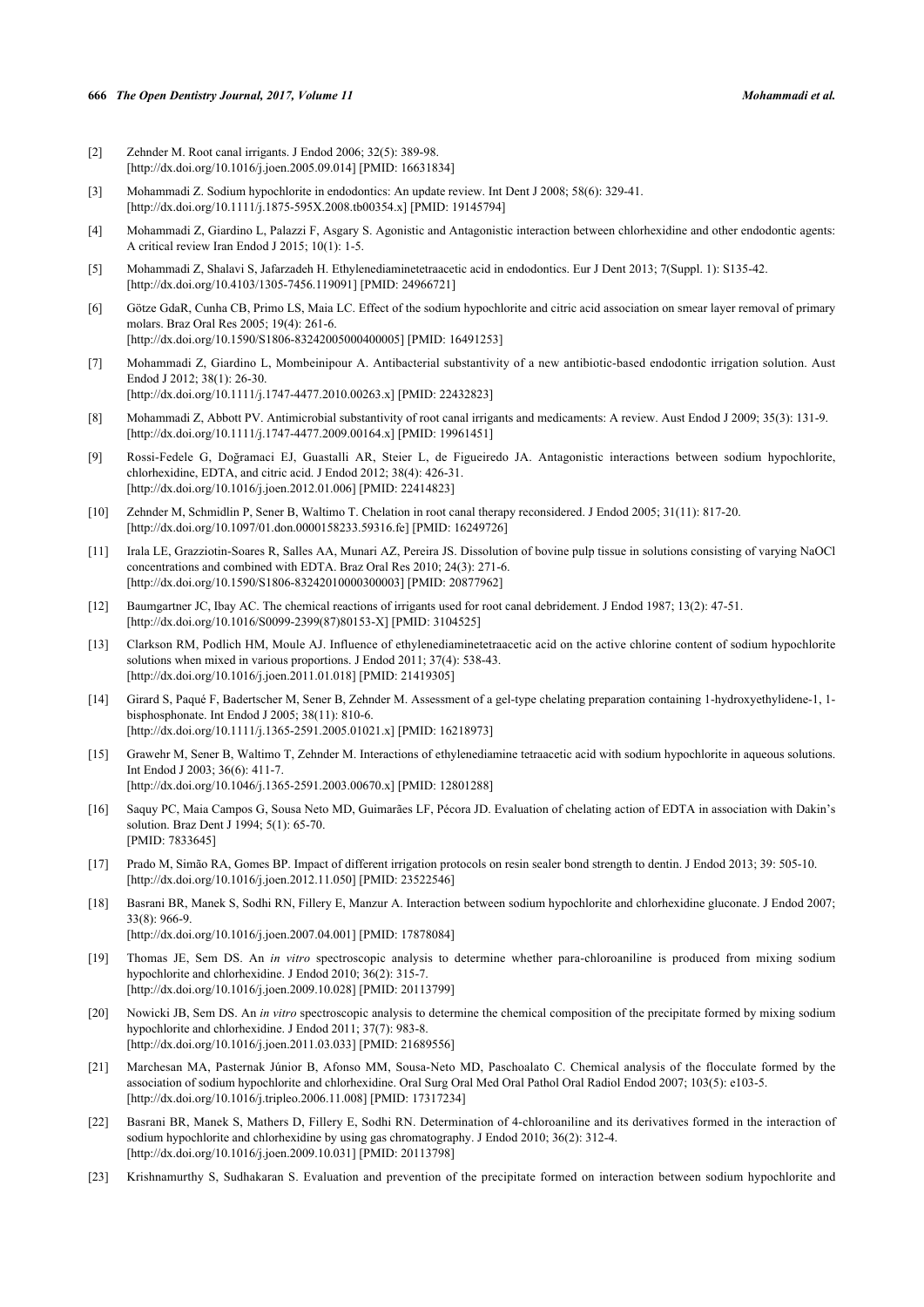chlorhexidine. J Endod 2010; 36(7): 1154-7. [\[http://dx.doi.org/10.1016/j.joen.2010.01.012\]](http://dx.doi.org/10.1016/j.joen.2010.01.012) [PMID: [20630289](http://www.ncbi.nlm.nih.gov/pubmed/20630289)]

- <span id="page-6-0"></span>[24] Chhabra RS, Huff JE, Haseman JK, Elwell MR, Peters AC. Carcinogenicity of p-chloroaniline in rats and mice. Food Chem Toxicol 1991; 29(2): 119-24.
- [\[http://dx.doi.org/10.1016/0278-6915\(91\)90166-5](http://dx.doi.org/10.1016/0278-6915(91)90166-5)] [PMID: [2010141](http://www.ncbi.nlm.nih.gov/pubmed/2010141)]
- <span id="page-6-1"></span>[25] Bui TB, Baumgartner JC, Mitchell JC. Evaluation of the interaction between sodium hypochlorite and chlorhexidine gluconate and its effect on root dentin. J Endod 2008; 34(2): 181-5. [\[http://dx.doi.org/10.1016/j.joen.2007.11.006\]](http://dx.doi.org/10.1016/j.joen.2007.11.006) [PMID: [18215677](http://www.ncbi.nlm.nih.gov/pubmed/18215677)]
- <span id="page-6-2"></span>[26] Valera MC, Chung A, Menezes MM, *et al.* Scanning electron microscope evaluation of chlorhexidine gel and liquid associated with sodium hypochlorite cleaning on the root canal walls. Oral Surg Oral Med Oral Pathol Oral Radiol Endod 2010; 110(5): e82-7. [\[http://dx.doi.org/10.1016/j.tripleo.2010.04.051\]](http://dx.doi.org/10.1016/j.tripleo.2010.04.051) [PMID: [20692188](http://www.ncbi.nlm.nih.gov/pubmed/20692188)]
- <span id="page-6-3"></span>[27] Akisue E, Tomita VS, Gavini G, Poli de Figueiredo JA. Effect of the combination of sodium hypochlorite and chlorhexidine on dentinal permeability and scanning electron microscopy precipitate observation. J Endod 2010; 36(5): 847-50. [\[http://dx.doi.org/10.1016/j.joen.2009.11.019\]](http://dx.doi.org/10.1016/j.joen.2009.11.019) [PMID: [20416431](http://www.ncbi.nlm.nih.gov/pubmed/20416431)]
- <span id="page-6-4"></span>[28] Vivacqua-Gomes N, Ferraz CC, Gomes BP, Zaia AA, Teixeira FB, Souza-Filho FJ. Influence of irrigants on the coronal microleakage of laterally condensed gutta-percha root fillings. Int Endod J 2002; 35(9): 791-5. [\[http://dx.doi.org/10.1046/j.1365-2591.2002.00569.x\]](http://dx.doi.org/10.1046/j.1365-2591.2002.00569.x) [PMID: [12449031](http://www.ncbi.nlm.nih.gov/pubmed/12449031)]
- <span id="page-6-5"></span>[29] Patil P, Aminoshariae A, Harding J, Montagnese TA, Mickel A. Determination of mutagenicity of the precipitate formed by sodium hypochlorite and chlorhexidine using the Ames test. Aust Endod J 2016; 42(1): 16-21. [\[http://dx.doi.org/10.1111/aej.12100](http://dx.doi.org/10.1111/aej.12100)] [PMID: [25612244\]](http://www.ncbi.nlm.nih.gov/pubmed/25612244)
- <span id="page-6-6"></span>[30] Barrios R, Ferrer-Luque CM, Arias-Moliz MT, Ruiz-Linares M, Bravo M, Baca P. Antimicrobial substantivity of alexidine and chlorhexidine in dentin. J Endod 2013; 39(11): 1413-5. [\[http://dx.doi.org/10.1016/j.joen.2013.07.038\]](http://dx.doi.org/10.1016/j.joen.2013.07.038) [PMID: [24139264](http://www.ncbi.nlm.nih.gov/pubmed/24139264)]
- <span id="page-6-7"></span>[31] Kim HS, Zhu Q, Baek SH, *et al.* Chemical interaction of alexidine and sodium hypochlorite. J Endod 2012; 38(1): 112-6. [\[http://dx.doi.org/10.1016/j.joen.2011.10.003\]](http://dx.doi.org/10.1016/j.joen.2011.10.003) [PMID: [22152633](http://www.ncbi.nlm.nih.gov/pubmed/22152633)]
- <span id="page-6-8"></span>[32] Ruiz-Linares M, Aguado-Pérez B, Baca P, Arias-Moliz MT, Ferrer-Luque CM. Efficacy of antimicrobial solutions against polymicrobial root canal biofilm. Int Endod J 2017; 50(1): 77-83. [\[http://dx.doi.org/10.1111/iej.12598\]](http://dx.doi.org/10.1111/iej.12598) [PMID: [26660494](http://www.ncbi.nlm.nih.gov/pubmed/26660494)]
- <span id="page-6-9"></span>[33] Bukhary S, Balto H. Antibacterial efficacy of octenisept, alexidine, chlorhexidine, and sodium hypochlorite against *Enterococcus faecalis* biofilms. J Endod 2017; 43(4): 643-7. [\[http://dx.doi.org/10.1016/j.joen.2016.09.013\]](http://dx.doi.org/10.1016/j.joen.2016.09.013) [PMID: [28258812](http://www.ncbi.nlm.nih.gov/pubmed/28258812)]
- <span id="page-6-10"></span>[34] Baumgartner JC, Mader CL. A scanning electron microscopic evaluation of four root canal irrigation regimens. J Endod 1987; 13(4): 147-57. [\[http://dx.doi.org/10.1016/S0099-2399\(87\)80132-2\]](http://dx.doi.org/10.1016/S0099-2399(87)80132-2) [PMID: [3106553](http://www.ncbi.nlm.nih.gov/pubmed/3106553)]
- [35] Calas P, Rochd T, Michel G. *In vitro* attachment of Streptococcus sanguis to the dentin of the root canal. J Endod 1994; 20(2): 71-4. [\[http://dx.doi.org/10.1016/S0099-2399\(06\)81184-2\]](http://dx.doi.org/10.1016/S0099-2399(06)81184-2) [PMID: [8006568](http://www.ncbi.nlm.nih.gov/pubmed/8006568)]
- <span id="page-6-11"></span>[36] Salama FS, Abdelmegid FY. Six percent citric acid better than hydrogen peroxide in removing smear layer: An *in vitro* pilot study. Pediatr Dent 1994; 16(6): 424-6. [PMID: [7854949\]](http://www.ncbi.nlm.nih.gov/pubmed/7854949)
- <span id="page-6-12"></span>[37] Scelza MF, Antoniazzi JH, Scelza P. Efficacy of final irrigation--a scanning electron microscopic evaluation. J Endod 2000; 26(6): 355-8. [\[http://dx.doi.org/10.1097/00004770-200006000-00011](http://dx.doi.org/10.1097/00004770-200006000-00011)] [PMID: [11199754\]](http://www.ncbi.nlm.nih.gov/pubmed/11199754)
- <span id="page-6-13"></span>[38] Wayman BE, Kopp WM, Pinero GJ, Lazzari EP. Citric and lactic acids as root canal irrigants *in vitro*. J Endod 1979; 5(9): 258-65. [\[http://dx.doi.org/10.1016/S0099-2399\(79\)80171-5\]](http://dx.doi.org/10.1016/S0099-2399(79)80171-5) [PMID: [297768](http://www.ncbi.nlm.nih.gov/pubmed/297768)]
- <span id="page-6-14"></span>[39] Gutiérrez JH, Jofré A, Villena F. Scanning electron microscope study on the action of endodontic irrigants on bacteria invading the dentinal tubules. Oral Surg Oral Med Oral Pathol 1990; 69(4): 491-501. [\[http://dx.doi.org/10.1016/0030-4220\(90\)90385-6](http://dx.doi.org/10.1016/0030-4220(90)90385-6)] [PMID: [2326039](http://www.ncbi.nlm.nih.gov/pubmed/2326039)]
- <span id="page-6-15"></span>[40] Zehnder M, Schicht O, Sener B, Schmidlin P. Reducing surface tension in endodontic chelator solutions has no effect on their ability to remove calcium from instrumented root canals. J Endod 2005; 31(8): 590-2. [\[http://dx.doi.org/10.1097/01.don.0000152300.44990.6d\]](http://dx.doi.org/10.1097/01.don.0000152300.44990.6d) [PMID: [16044042](http://www.ncbi.nlm.nih.gov/pubmed/16044042)]
- <span id="page-6-16"></span>[41] Baumgartner JC, Ibay AC. The chemical reactions of irrigants used for root canal debridement. J Endod 1987; 13(2): 47-51. [\[http://dx.doi.org/10.1016/S0099-2399\(87\)80153-X\]](http://dx.doi.org/10.1016/S0099-2399(87)80153-X) [PMID: [3104525](http://www.ncbi.nlm.nih.gov/pubmed/3104525)]
- <span id="page-6-17"></span>[42] James MN, Williams GJ. A refinement of the crystal structure of maleic acid. Acta Crystallogr 1974; B30: 1249-75. [\[http://dx.doi.org/10.1107/S0567740874004626](http://dx.doi.org/10.1107/S0567740874004626)]
- <span id="page-6-18"></span>[43] Prabhu SG, Rahim N, Bhat KS, *et al.* Comparison of removal of endodontic smear layer using sodium hypochlorite, EDTA and different concentrations of maleic acid: A SEM study. Endodontol 2003; 15: 20-5.
- <span id="page-6-19"></span>[44] Chandak M, Bodhankar A, Pattanaik N. Chemical interaction of 7% MA with 2% CHX and 5% Naocl: An *in vitro* study. IOSR J Dent Med Sci 2013; 8: 79-82. [\[http://dx.doi.org/10.9790/0853-0867982](http://dx.doi.org/10.9790/0853-0867982)]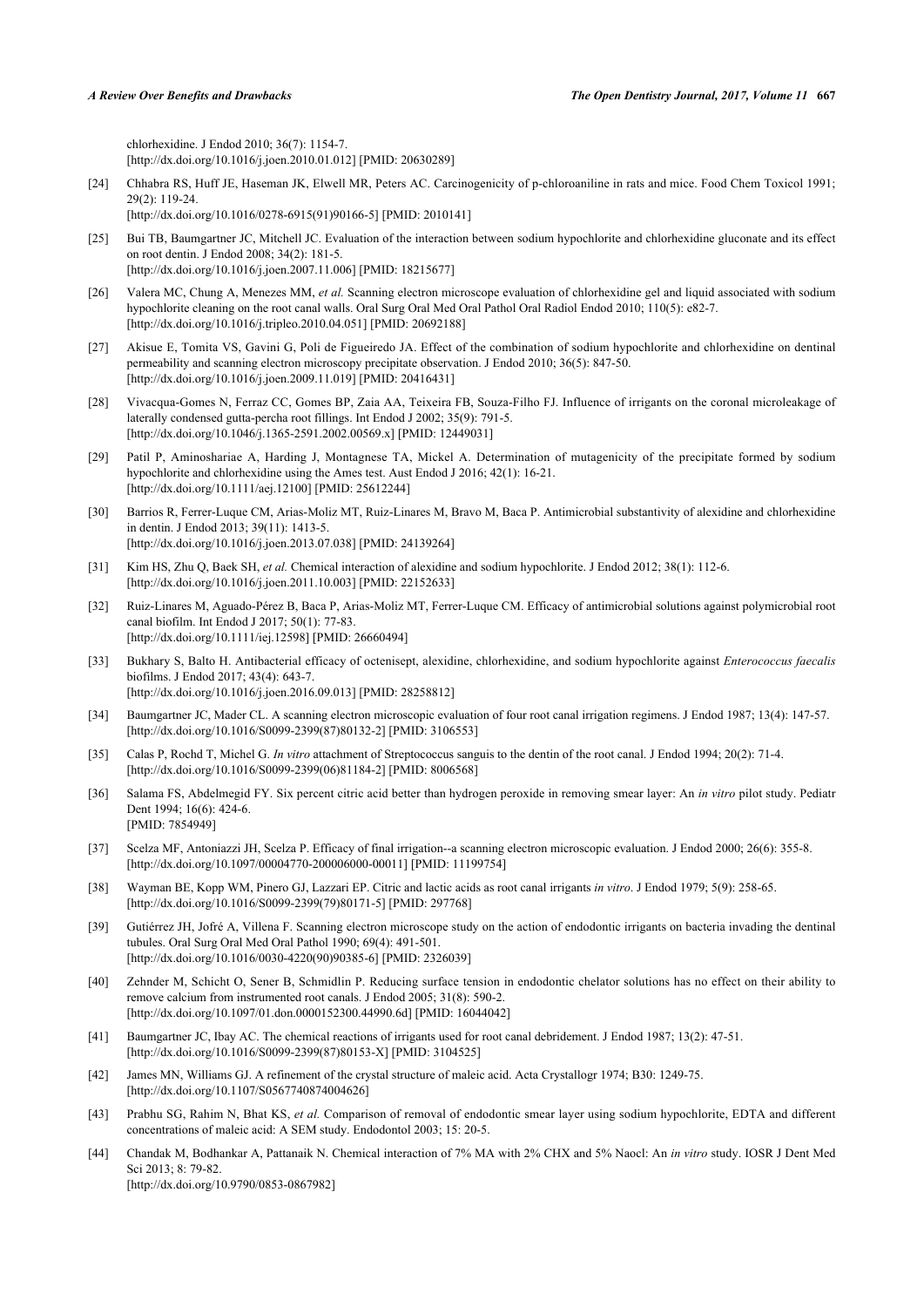- <span id="page-7-0"></span>[45] Abou-Rass M, Patonai FJ Jr. The effects of decreasing surface tension on the flow of irrigating solutions in narrow root canals. Oral Surg Oral Med Oral Pathol 1982; 53(5): 524-6. [\[http://dx.doi.org/10.1016/0030-4220\(82\)90470-4](http://dx.doi.org/10.1016/0030-4220(82)90470-4)] [PMID: [6808432](http://www.ncbi.nlm.nih.gov/pubmed/6808432)]
- <span id="page-7-1"></span>[46] Cunningham WT, Cole JS III, Balekjian AY. Effect of alcohol on the spreading ability of sodium hypochlorite endodontic irrigant. Oral Surg Oral Med Oral Pathol 1982; 54(3): 333-5. [\[http://dx.doi.org/10.1016/0030-4220\(82\)90105-0](http://dx.doi.org/10.1016/0030-4220(82)90105-0)] [PMID: [6957829](http://www.ncbi.nlm.nih.gov/pubmed/6957829)]
- <span id="page-7-2"></span>[47] Stojicic S, Zivkovic S, Qian W, Zhang H, Haapasalo M. Tissue dissolution by sodium hypochlorite: effect of concentration, temperature, agitation, and surfactant. J Endod 2010; 36(9): 1558-62. [\[http://dx.doi.org/10.1016/j.joen.2010.06.021\]](http://dx.doi.org/10.1016/j.joen.2010.06.021) [PMID: [20728727](http://www.ncbi.nlm.nih.gov/pubmed/20728727)]
- <span id="page-7-3"></span>[48] Clarkson RM, Kidd B, Evans GE, Moule AJ. The effect of surfactant on the dissolution of porcine pulpal tissue by sodium hypochlorite solutions. J Endod 2012; 38(9): 1257-60. [\[http://dx.doi.org/10.1016/j.joen.2012.05.013\]](http://dx.doi.org/10.1016/j.joen.2012.05.013) [PMID: [22892746](http://www.ncbi.nlm.nih.gov/pubmed/22892746)]
- <span id="page-7-4"></span>[49] Williamson AE, Cardon JW, Drake DR. Antimicrobial susceptibility of monoculture biofilms of a clinical isolate of *Enterococcus faecalis*. J Endod 2009; 35(1): 95-7. [\[http://dx.doi.org/10.1016/j.joen.2008.09.004\]](http://dx.doi.org/10.1016/j.joen.2008.09.004) [PMID: [19084133](http://www.ncbi.nlm.nih.gov/pubmed/19084133)]
- <span id="page-7-5"></span>[50] Cameron JA. The effect of a fluorocarbon surfactant on the surface tension of the endodontic irrigant, sodium hypochlorite. A preliminary report. Aust Dent J 1986; 31(5): 364-8. [\[http://dx.doi.org/10.1111/j.1834-7819.1986.tb01224.x\]](http://dx.doi.org/10.1111/j.1834-7819.1986.tb01224.x) [PMID: [3030248](http://www.ncbi.nlm.nih.gov/pubmed/3030248)]
- <span id="page-7-6"></span>[51] Clarkson RM, Podlich HM, Moule AJ. Influence of ethylenediaminetetraacetic acid on the active chlorine content of sodium hypochlorite solutions when mixed in various proportions. J Endod 2011; 37(4): 538-43. [\[http://dx.doi.org/10.1016/j.joen.2011.01.018\]](http://dx.doi.org/10.1016/j.joen.2011.01.018) [PMID: [21419305](http://www.ncbi.nlm.nih.gov/pubmed/21419305)]
- <span id="page-7-7"></span>[52] Jungbluth H, Peters C, Peters O, Sener B, Zehnder M. Physicochemical and pulp tissue dissolution properties of some household bleach brands compared with a dental sodium hypochlorite solution. J Endod 2012; 38(3): 372-5. [\[http://dx.doi.org/10.1016/j.joen.2011.12.013\]](http://dx.doi.org/10.1016/j.joen.2011.12.013) [PMID: [22341077](http://www.ncbi.nlm.nih.gov/pubmed/22341077)]
- <span id="page-7-8"></span>[53] Clarkson RM, Moule AJ, Podlich H, *et al.* Dissolution of porcine incisor pulps in sodium hypochlorite solutions of varying compositions and concentrations. Aust Dent J 2006; 51(3): 245-51. [\[http://dx.doi.org/10.1111/j.1834-7819.2006.tb00437.x\]](http://dx.doi.org/10.1111/j.1834-7819.2006.tb00437.x) [PMID: [17037892](http://www.ncbi.nlm.nih.gov/pubmed/17037892)]
- <span id="page-7-9"></span>[54] Thaha KA, Varma RL, Nair MG, Sam Joseph VG, Krishnan U. Interaction between Octenidine-based solution and sodium hypochlorite: A mass spectroscopy, proton nuclear magnetic resonance, and scanning electron microscopy-based observational study. J Endod 2017; 43(1): 135-40. [\[http://dx.doi.org/10.1016/j.joen.2016.09.015\]](http://dx.doi.org/10.1016/j.joen.2016.09.015) [PMID: [27939737](http://www.ncbi.nlm.nih.gov/pubmed/27939737)]
- <span id="page-7-10"></span>[55] Wang Z, Shen Y, Ma J, Haapasalo M. The effect of detergents on the antibacterial activity of disinfecting solutions in dentin. J Endod 2012; 38(7): 948-53. [\[http://dx.doi.org/10.1016/j.joen.2012.03.007\]](http://dx.doi.org/10.1016/j.joen.2012.03.007) [PMID: [22703659](http://www.ncbi.nlm.nih.gov/pubmed/22703659)]
- <span id="page-7-11"></span>[56] Mohammadi Z, Shalavi S, Giardino L, Palazzi F, Mashouf RY, Soltanian A. Antimicrobial effect of three new and two established root canal irrigation solutions. Gen Dent 2012; 60(6): 534-7.
- <span id="page-7-12"></span>[57] Stojicic S, Zivkovic S, Qian W, Zhang H, Haapasalo M. Tissue dissolution by sodium hypochlorite: Effect of concentration, temperature, agitation, and surfactant. J Endod 2010; 36(9): 1558-62. [\[http://dx.doi.org/10.1016/j.joen.2010.06.021\]](http://dx.doi.org/10.1016/j.joen.2010.06.021) [PMID: [20728727](http://www.ncbi.nlm.nih.gov/pubmed/20728727)]
- <span id="page-7-13"></span>[58] Mohammadi Z, Mombeinipour A, Giardino L, Shahriari S. Residual antibacterial activity of a new modified sodium hypochlorite-based endodontic irrigation solution. Med Oral Patol Oral Cir Bucal 2011; 16(4): e588-92. [\[http://dx.doi.org/10.4317/medoral.16.e588\]](http://dx.doi.org/10.4317/medoral.16.e588) [PMID: [21196865](http://www.ncbi.nlm.nih.gov/pubmed/21196865)]
- <span id="page-7-14"></span>[59] Yang SF, Rivera EM, Baumgardner KR, Walton RE, Stanford C. Anaerobic tissue-dissolving abilities of calcium hydroxide and sodium hypochlorite. J Endod 1995; 21(12): 613-6. [\[http://dx.doi.org/10.1016/S0099-2399\(06\)81114-3\]](http://dx.doi.org/10.1016/S0099-2399(06)81114-3) [PMID: [8596083](http://www.ncbi.nlm.nih.gov/pubmed/8596083)]
- <span id="page-7-15"></span>[60] Hasselgren G, Olsson B, Cvek M. Effects of calcium hydroxide and sodium hypochlorite on the dissolution of necrotic porcine muscle tissue. J Endod 1988; 14(3): 125-7. [\[http://dx.doi.org/10.1016/S0099-2399\(88\)80212-7\]](http://dx.doi.org/10.1016/S0099-2399(88)80212-7) [PMID: [3268627](http://www.ncbi.nlm.nih.gov/pubmed/3268627)]
- <span id="page-7-16"></span>[61] Metzler RS, Montgomery S. Effectiveness of ultrasonics and calcium hydroxide for the debridement of human mandibular molars. J Endod 1989; 15(8): 373-8. [\[http://dx.doi.org/10.1016/S0099-2399\(89\)80076-7\]](http://dx.doi.org/10.1016/S0099-2399(89)80076-7) [PMID: [2637330](http://www.ncbi.nlm.nih.gov/pubmed/2637330)]
- <span id="page-7-17"></span>[62] Wadachi R, Araki K, Suda H. Effect of calcium hydroxide on the dissolution of soft tissue on the root canal wall. J Endod 1998; 24(5): 326-30.

[\[http://dx.doi.org/10.1016/S0099-2399\(98\)80128-3\]](http://dx.doi.org/10.1016/S0099-2399(98)80128-3) [PMID: [9641107](http://www.ncbi.nlm.nih.gov/pubmed/9641107)]

<span id="page-7-18"></span>[63] Morgan RW, Carnes DL Jr, Montgomery S. The solvent effects of calcium hydroxide irrigating solution on bovine pulp tissue. J Endod 1991; 17(4): 165-8. [\[http://dx.doi.org/10.1016/S0099-2399\(06\)82010-8\]](http://dx.doi.org/10.1016/S0099-2399(06)82010-8) [PMID: [1940735](http://www.ncbi.nlm.nih.gov/pubmed/1940735)]